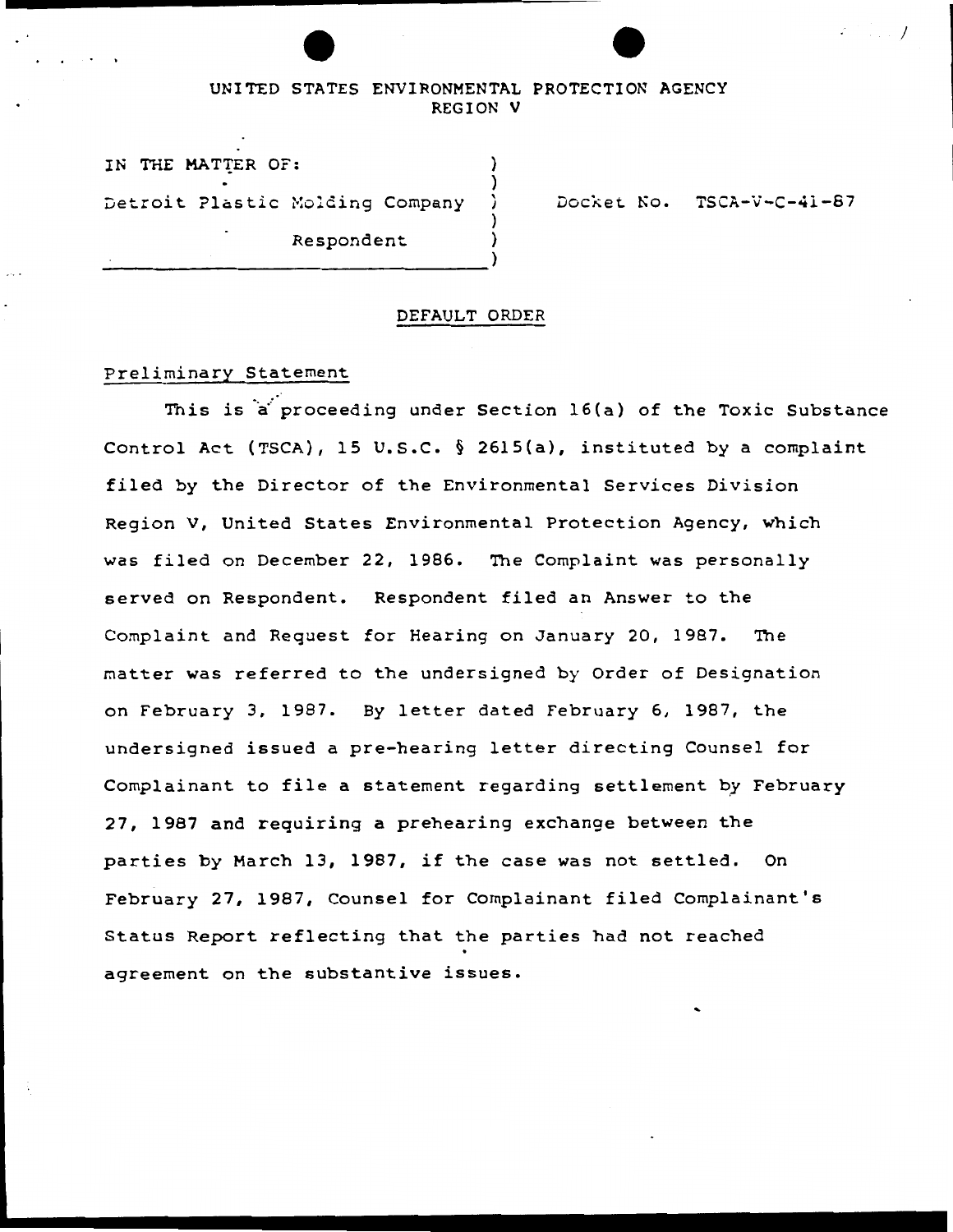As part of the prehearing exchange, the parties were required to submit a list of witnesses intended to be called at the hearing with a brief narrative summary of their expected testimony and copies of all documents and exhibits intended to be introduced into evidence, as well as views as to the place of the hearing with the basis for such views. Additionally, the Complainant was required to submit summary evidence supporting its allegations and the Respondent was required to explain its denial of Complainant's allegations. The Complainant fully responded to the requirements of this prehearing exchange on March 13, 1987, but the Respondent made no response.

On April 1, 1987, the Complainant filed a Motion for Default Judgment, which was served upon the Respondent on by Certified Mail. Through the documents and exhibits submitted for the prehearing exchange on March 13, 1987, the Complainant has established a prima facie case against the Respondent, that is, that the Respondent has violated Federal regulations regarding recordkeeping and storage required for polychlorenated biphenyls (PCBs} set forth in 40 C.F.R. Part 761, promulgated under Section 6 of TSCA, thereby violating Section 15 of TSCA, 15 u.s.c. Section 2614. Said documents and exhibits are hereby incorporated into and made a part of the record of this proceeding.

By reason of the foregoing, Respondent is hereby found to be in default pursuant to the Consolidated Rules of Practice Governing the Administrative Assessment of Civil Penalties and Revocation or Suspension of Permits, 40 C.F.R. Part 22.17. Such default constitutes an admission of all facts alleged in

 $\overline{\bullet}$   $\overline{\bullet}$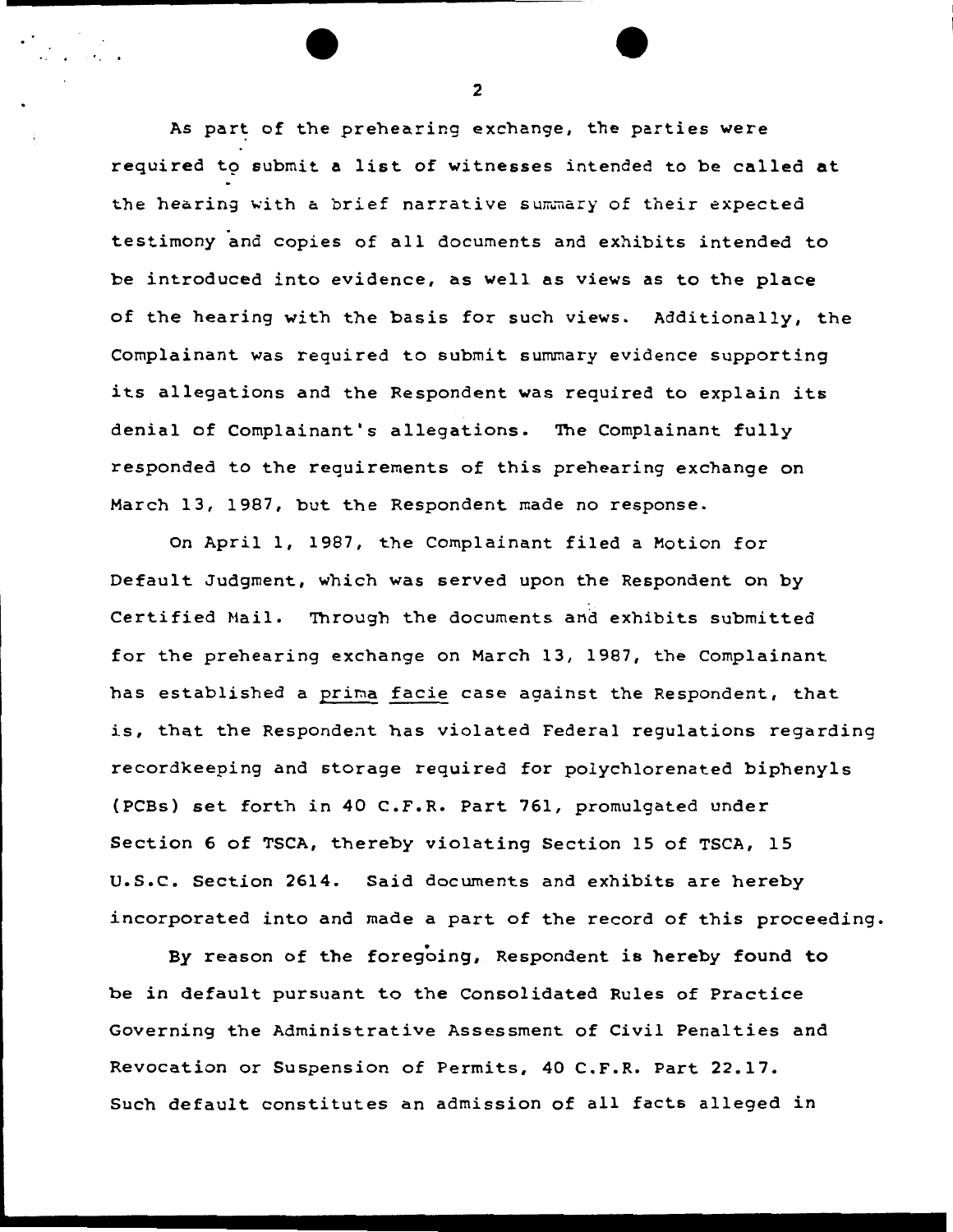the complaint and waiver of hearing by Respondent.

# Findings of Fact

The Respondent, Detroit Plastic Molding Company Inc., is a Michigan Corporation, which has a place of business in Sterling Heights, Michigan.

2. On February 13, 1986, a representative of U.S. EPA conducted an inspection of Repondent's Louisville, Ohio facility.

3. At the time of inspection, Respondent maintained three PCB transformers and 34 PCB largae capacitors ("PCB items").

4. 40 C.F.R. § 761.180(a) requires that Respondent comply with the recordkeeping parts of the PCB Rule beginning July 2, 1978.

5. Respondent failed to develop and maintain annual records on the disposition of its PCB items for calendar years 1978 through 1983.

6.  $40 \text{ C.F.R. }$   $\S$  761.30(a)(1)(ix) requires that Respondent keep inspection and maintenance history records for the three PCB transformers in use, or stored for reuse, on or before May 11, 1981 through February 13, 1986.

7. The Respondent failed to perform quarterly inspections and maintain quarterly records of inspection on its PCB transformers for 13 quarters over the period of 1981 through 1985.

8. 40 C.F.R. § 761.40(j) requires that Respondent comply with the marking parts of the PCB Rule beginning December 1, 1985.

9. The Respondent failed to mark the fenced substation access way to the three PCB transformers with the PCB lable on the date of inspection, February 13, 1986.

 $\overline{\bullet}$   $\overline{\bullet}$   $\overline{\bullet}$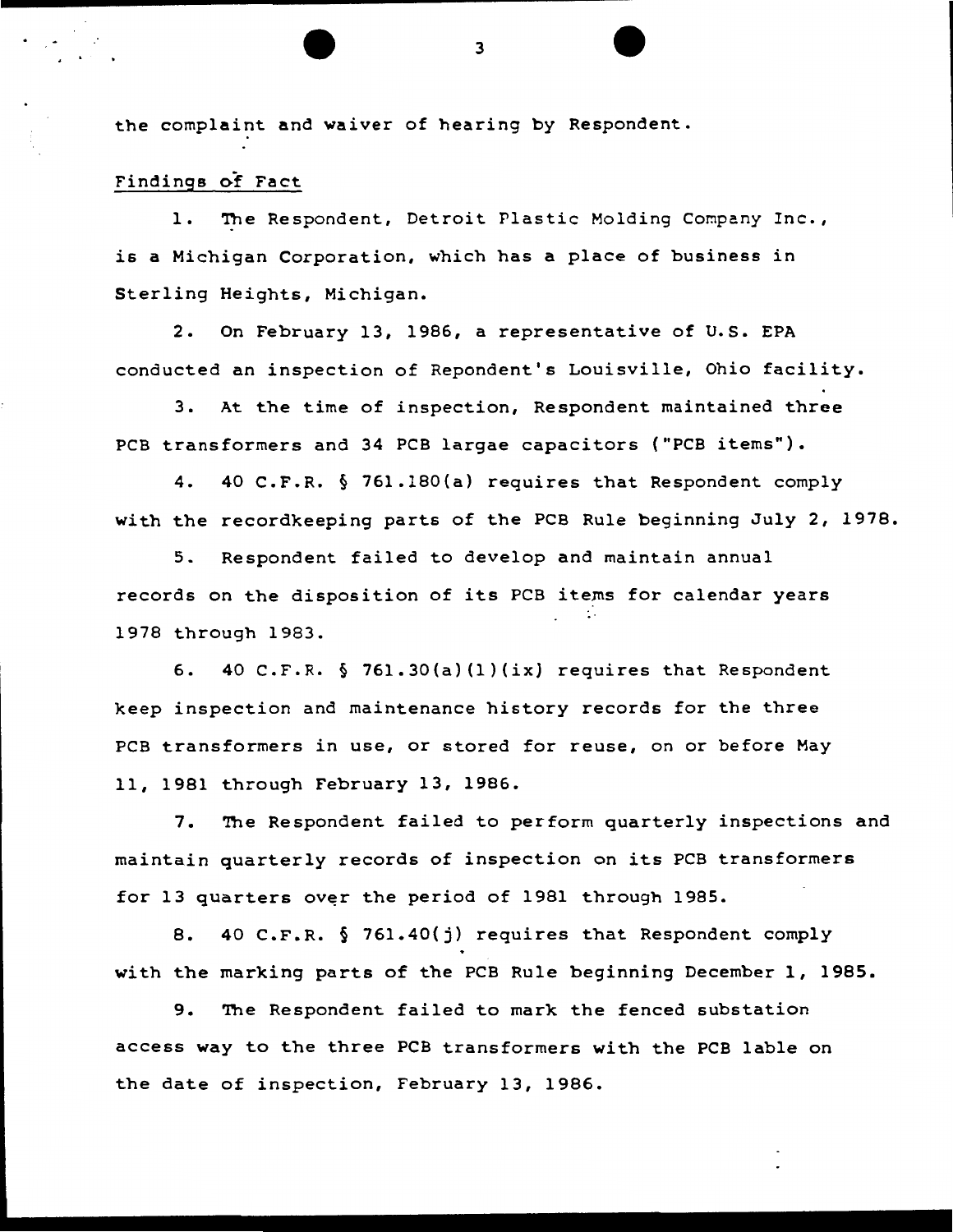• 4 • . . Conclusions

By reason of the facts set forth in the Findings above, the Respondent failed to comply with Federal regulations governing PCBs as follows: Respondent failed to properly keep records, to properly use PCB items, and to properly mark PCB items in violation of Section 15 TSCA, 15 u.s.c. § 2614, and 40 C.F.R.  $\S$  761.180(a), 761.30(a)(1)(ix), and 761.40(j).

Pursuant to 40 C.F.R. § 22.17, the penalty proposed to be assessed in the Complaint, \$22,000, shall become due and payable by Respondent, Detroit Plastic Molding Company, without further proceedings upon the issuance of this Order by default.

#### ORDER

Pursuant to Section 16(a) of TSCA, 15 u.s.c. § 2615(a), a civil penalty of \$22,000 is hereby assessed against Respondent, Detroit Plastic Molding Company, for violations of the Act found herein.